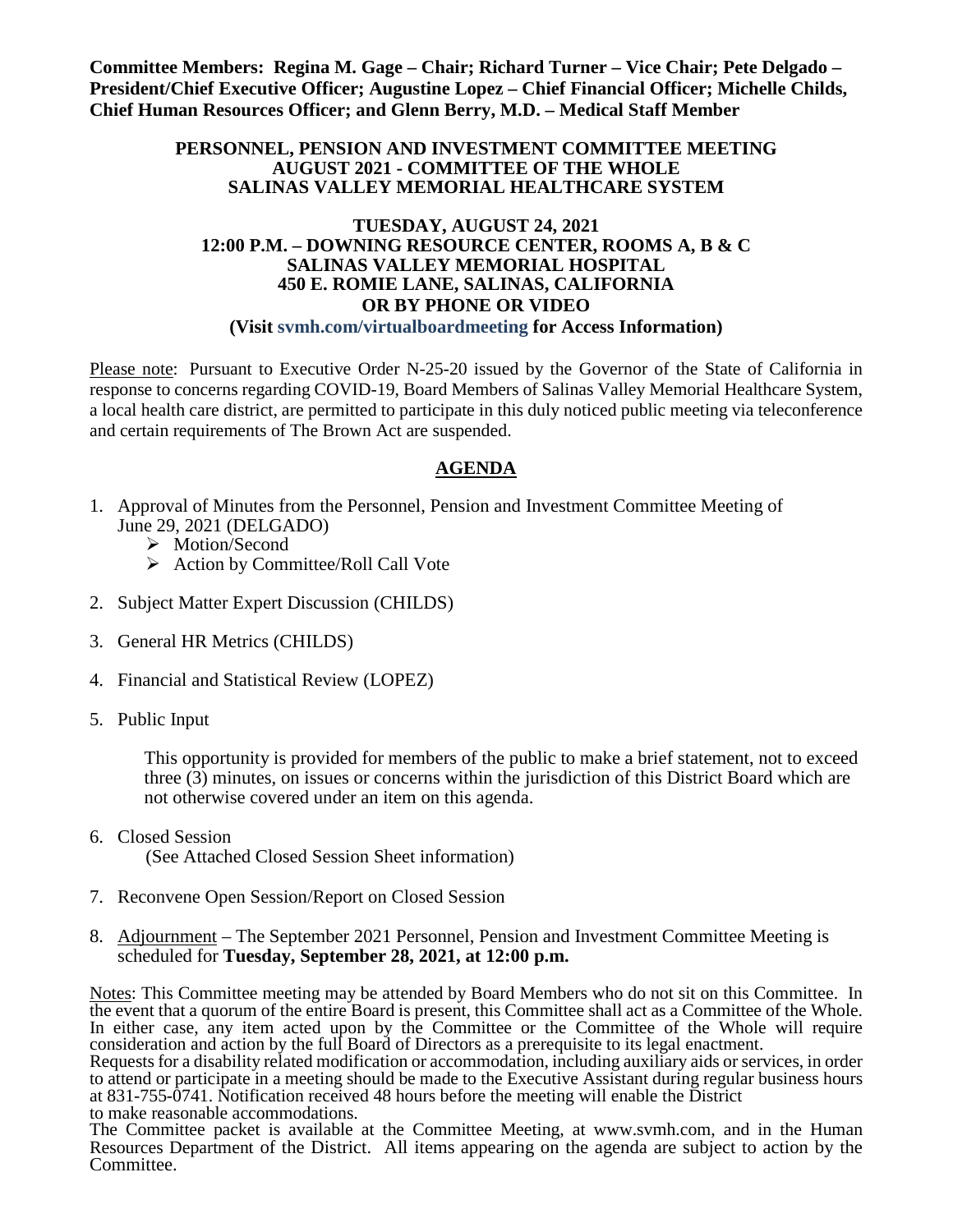#### **PERSONNEL, PENSION AND INVESTMENT COMMITTEE MEETING OF THE BOARD OF DIRECTORS – COMMITTEE OF THE WHOLE AGENDA FOR CLOSED SESSION**

Pursuant to California Government Code Section 54954.2 and 54954.5, the board agenda may describe closed session agenda items as provided below. No legislative body or elected official shall be in violation of Section 54954.2 or 54956 if the closed session items are described in substantial compliance with Section 54954.5 of the Government Code.

# **CLOSED SESSION AGENDA ITEMS**

#### **[ ] LICENSE/PERMIT DETERMINATION** (Government Code §54956.7)

**Applicant(s)**: (Specify number of applicants)

#### **[ ] CONFERENCE WITH REAL PROPERTY NEGOTIATORS** (Government Code §54956.8)

**Property:** (Specify street address, or if no street address, the parcel number or other unique reference, of the real property under negotiation):

**Agency negotiator:** (Specify names of negotiators attending the closed session):

**Negotiating parties**: (Specify name of party (not agent):

**Under negotiation:** (Specify whether instruction to negotiator will concern price, terms of payment, or both):

# **[ ] CONFERENCE WITH LEGAL COUNSEL-EXISTING LITIGATION** (Government Code §54956.9(d)(1))

**Name of case:** (Specify by reference to claimant's name, names of parties, case or claim numbers): , or

**Case name unspecified:** (Specify whether disclosure would jeopardize service of process or existing settlement negotiations):

# **[ ] CONFERENCE WITH LEGAL COUNSEL-ANTICIPATED LITIGATION** (Government Code §54956.9)

Significant exposure to litigation pursuant to Section 54956.9(d)(2) or (3) (Number of potential cases):

Additional information required pursuant to Section 54956.9(e):

Initiation of litigation pursuant to Section 54956.9(d)(4) (Number of potential cases):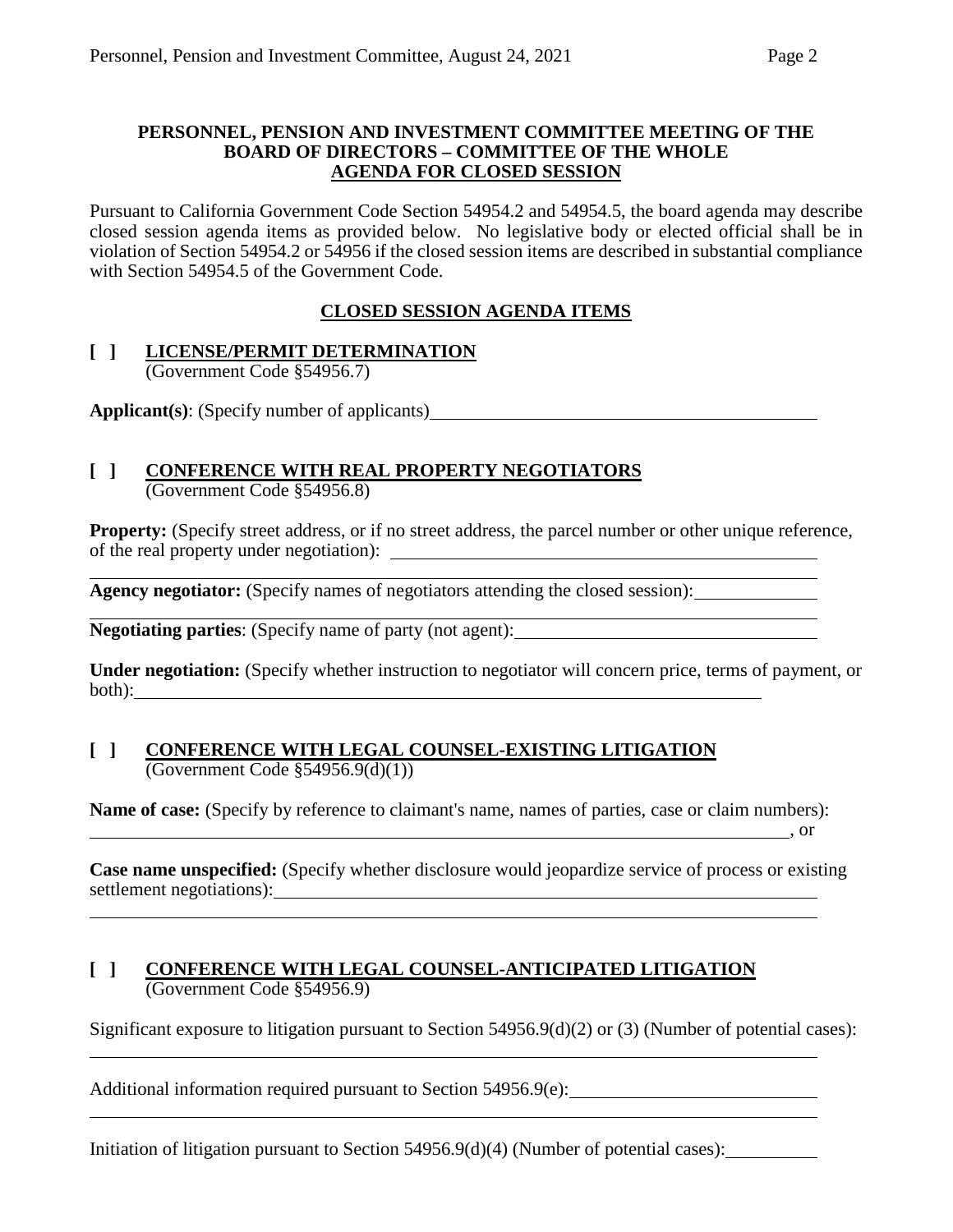# **[ ] LIABILITY CLAIMS**

(Government Code §54956.95)

**Claimant:** (Specify name unless unspecified pursuant to Section 54961):

**Agency claimed against**: (Specify name):

### **[ ] THREAT TO PUBLIC SERVICES OR FACILITIES** (Government Code §54957)

**Consultation with**: (Specify name of law enforcement agency and title of officer):

#### **[ ] PUBLIC EMPLOYEE APPOINTMENT** (Government Code §54957)

**Title**: (Specify description of position to be filled):

# **[ ] PUBLIC EMPLOYMENT**

(Government Code §54957)

**Title:** 

# **[ ] PUBLIC EMPLOYEE PERFORMANCE EVALUATION** (Government Code §54957)

**Title:** (Specify position title of employee being reviewed):

# **[ ] PUBLIC EMPLOYEE DISCIPLINE/DISMISSAL/RELEASE** (Government Code §54957)

(No additional information is required in connection with a closed session to consider discipline, dismissal, or release of a public employee. Discipline includes potential reduction of compensation.)

# **[ X ] CONFERENCE WITH LABOR NEGOTIATOR**

(Government Code §54957.6)

**Agency designated representative:** (Specify name of designated representatives attending the closed session): Pete Delgado

**Employee organization**: (Specify name of organization representing employee or employees in question): National Union of Healthcare Workers, California Nurses Association, Local 39, ESC Local 20, or

**Unrepresented employee**: (Specify position title of unrepresented employee who is the subject of the